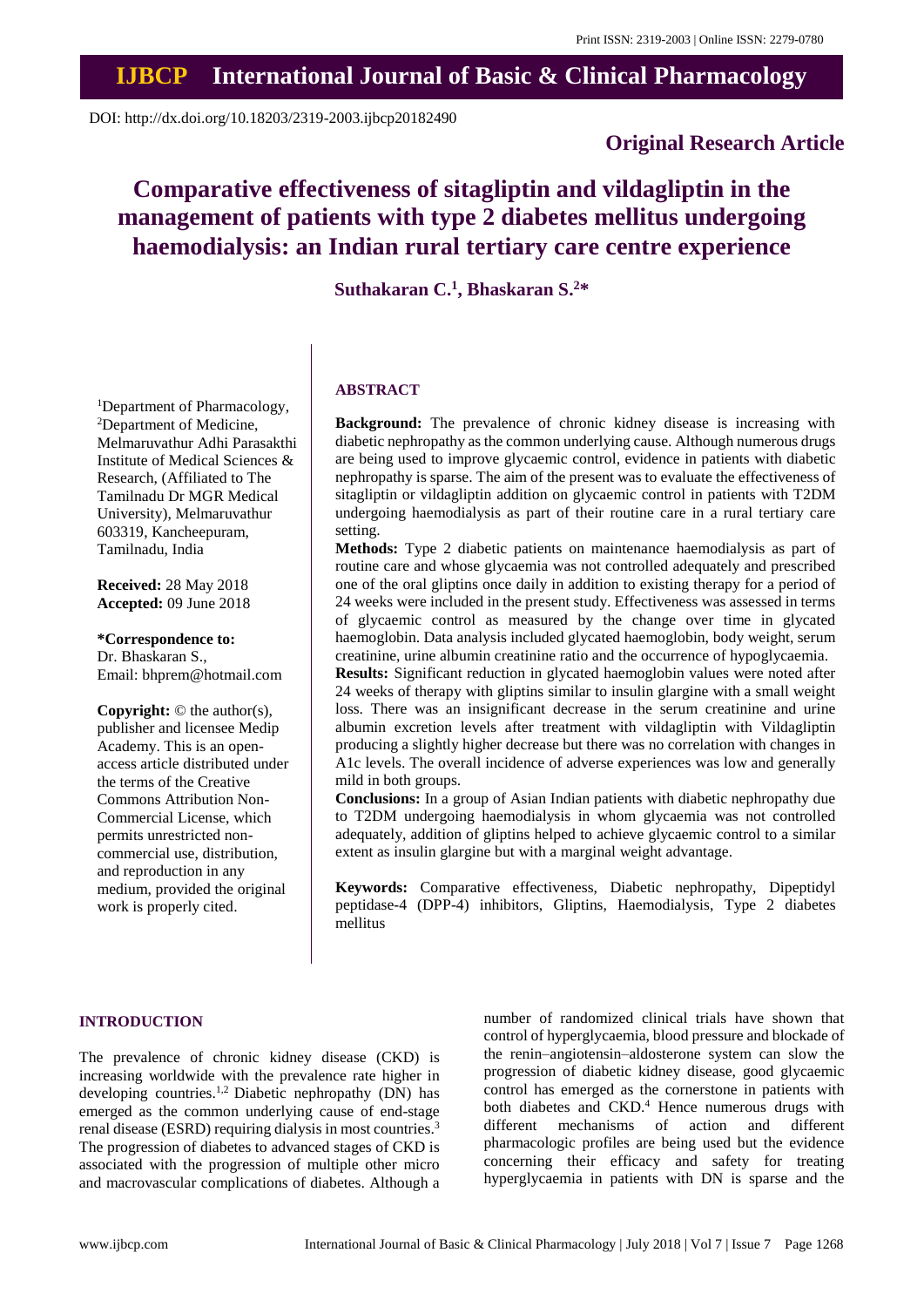therapeutic options for patients with T2DM and CKD are therefore limited. 5-7

Gliptins or dipeptidyl peptidase-4 (DPP-4) inhibitors have revolutionized the management of T2DM and all the currently available DPP-4 inhibitors can be used not only in patients with CKD but also in patients with ESRD on dialysis. 5

The glucose-lowering effect of DPP-4 inhibitors in diabetic patients with or without CKD have been shown to be similar, but they were all based on randomized clinical trials. There are relatively few studies carried outside of clinical trials that explicitly evaluated differences in the efficacy between the various gliptins in a clinical practice setup despite the widespread prescription of these drugs among dialysis patients. $8-11$ 

The primary objective of the present study was to therefore assess the comparative effectiveness of addition of gliptins commercially available in India such as Sitagliptin or Vildagliptin to their existing therapy on glycaemic control in patients with T2DM undergoing haemodialysis as part of their routine care in a rural tertiary care setting.

# **METHODS**

#### *Study design*

This study was a retrospective study of case records undertaken at the Dialysis Unit of our institution between March 2016 and March 2018. Studies were performed at no extra cost to the participants, and patients were not compensated. The study protocol and data extraction form were approved by the Institutional Ethics Committee.

#### *Patients*

The study patients were Asian Indian type 2 diabetes patients with DN and ESRD undergoing maintenance haemodialysis as part of routine care for their renal problems. The diagnosis of Diabetic nephropathy was made according to previously published criteria. <sup>12</sup> The electronic records of patients who signed the consent form and who were prescribed gliptins (Sitagliptin or Vildagliptin) for control of T2DM in addition to the regular drugs and undergoing haemodialysis for their renal problems as part of routine care at our haemodialysis centre were reviewed.

Patients who were prescribed gliptins formed the study group, whereas those who were prescribed insulin glargine served as the reference group. The inclusion criteria were as broad as possible in order to maximize generalization and to reflect the "real-world" conditions. The data were extracted using a standardized data extraction form. Demographic data, along with serum creatinine, glycated haemoglobin (A1C), cholesterol, and urinary albumin creatinine ratio, and blood pressure were extracted using the standardized data extraction form.

#### *Medications*

Patients who were prescribed sitagliptin (25mg) or vildagliptin (50mg) used a single dose of the medication, after breakfast. Patients in the comparator group selfinjected insulin glargine once daily, and the dose was titrated against fasting plasma glucose (FPG). Patients continued their regular medications, such as antihypertensives, and lipid-lowering agents, during the study period. While the doses of other oral hypoglycaemic agents remained the same during the study period, doses of statins or blood pressure-lowering drugs were adjusted based on the patient's need.

#### *Outcome measures*

The visit when gliptin or insulin glargine were initiated was considered as baseline, and the final outcome was 24 weeks later. The primary effectiveness variable was the change in A1C level from baseline. The secondary effectiveness variables were the change from baseline in serum creatinine levels, urine albumin creatinine excretion ratio and body weight.

# *Safety*

Safety data were collected by noting the adverse experiences recorded in the case report forms. The intensity as well as the relationship to study drug, if any, was also recorded. Symptomatic hypoglycaemia was defined as a blood glucose measurement of <3.4mmol/L (<60mg/dL) and/or symptoms such as excessive hunger, sweating, shaking, palpitation, or confusion. Severe hypoglycaemia was defined as a hypoglycaemic episode in which the patient required assistance from another person or had a blood glucose measurement of  $\langle 2.8$ mmol/L ( $\langle 50$ mg/dL). The patients were specifically asked about symptoms of acute pancreatitis such as abdominal pain, nausea, and vomiting during each visit to the hospital. The levels of serum amylase and lipase were monitored wherever relevant.

# *Statistical analysis*

Data are presented as mean±SD values. All data were subjected to Analysis of variance (ANOVA) and individual comparisons were made using Tukey HSD Post-hoc Test. Standard descriptive analysis, independentsamples t test, and nonparametric tests were used where appropriate.

# **RESULTS**

#### *Patient characteristics*

Three hundred and forty nine diabetic patients with nephropathy and undergoing long-term haemodialysis were included in this study. The results of patient demographic and clinical parameters are listed in Table 1. Baseline demographic, clinical, and biochemical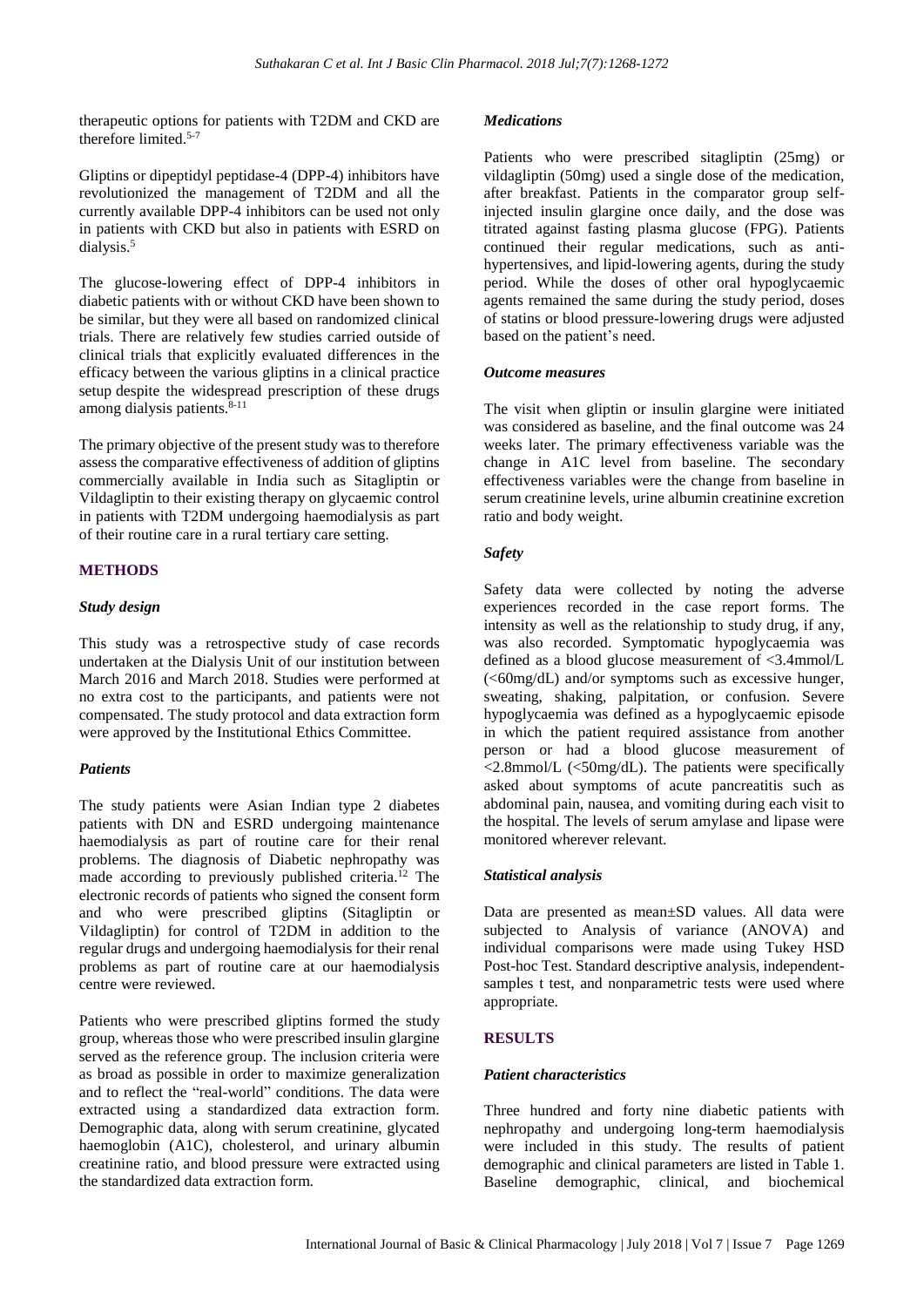characteristics, as well as concomitant background therapies, were balanced between the treatment groups and did not differ significantly between the groups.

#### *Effectiveness on glycaemic control*

At the time when the patients were started on gliptins, all had uncontrolled diabetes (defined as HbA1c >6.5 (48mmol/mol) and above). However, if based on the more commonly used HbA1c target of 7% (53mmol/mol) and above, 93.8% of the patients had uncontrolled diabetes. Baseline mean A1c, levels were comparable among the treatment groups (Table 2). There was a slight decrease in A1c values in all the three treatment groups, with the highest reduction occurring in the Vildagliptin group (6.1%). However, this reduction reached levels of statistical significance in the gliptin treated groups only after 24 weeks of treatment.

## **Table 1: Baseline characteristics of the study groups.**

| <b>Characteristic</b>         | <b>Sitagliptin group</b> | <b>Vildagliptin group</b> | Insulin glargine group |
|-------------------------------|--------------------------|---------------------------|------------------------|
|                               | $(n=167)$                | $(n=124)$                 | $(n=58)$               |
| Age (years)                   | $53.2 \pm 4.9$           | $56.4 \pm 1.8$            | $53.8 \pm 11.1$        |
| Sex $(M/F)$ (n)               | 83/84                    | 73/51                     | 37/21                  |
| Waist Circumference (cm)      | $84.2 \pm 17.0$          | $83.7 \pm 16.0$           | $90.2 \pm 9.4$         |
| Duration of diabetes (years)  | $11.8 \pm 9.3$           | $12.2 \pm 6.8$            | $10.9 \pm 8.4$         |
| Duration of dialysis (months) | $34 \pm 6$               | $35 + 5$                  | $37+2$                 |
| BMI $(kg/m^2)$                | $23.2 \pm 4.4$           | $21.8 \pm 4.3$            | $22.9 \pm 3.2$         |
| $SBP$ (mm $Hg$ )              | $158.2 \pm 36.3$         | $160.8 \pm 17.1$          | $166.7 \pm 12.8$       |
| $DBP$ (mm $Hg$ )              | $97.6 \pm 12.0$          | $96.5 \pm 14.2$           | $98.2 \pm 11.7$        |
| Cholesterol (mmol/L)          | $6.9 \pm 1.5$            | $7.2 \pm 2.1$             | $7.4 + 2.8$            |
| $Hb(g\%)$                     | $8.9 \pm 2.1$            | $8.8 \pm 3.2$             | $8.4 \pm 2.1$          |

Data are Mean±SD

#### **Table 2: Effectiveness of gliptin therapies on efficacy variables.**

| <b>Characteristic</b>     | <b>Sitagliptin</b> | <b>Vildagliptin</b> | <b>Insulin</b>  |
|---------------------------|--------------------|---------------------|-----------------|
| Hb Alc $(\%)$             |                    |                     |                 |
| Control                   | $10.6{\pm}2.7$     | $10.3 \pm 2.4$      | $10.4 \pm 2.4$  |
| 12 weeks                  | $10.2 \pm 0.9$     | $09.8 \pm 2.3$      | $10.1 \pm 1.9$  |
| 24 weeks                  | $09.9 \pm 0.6*$    | $09.6 \pm 1.1*$     | $09.8 \pm 2.7$  |
| Serum Creatinine (mmol/L) |                    |                     |                 |
| Control                   | $881 \pm 209$      | $873 \pm 214$       | $896 \pm 268$   |
| 12 weeks                  | $851 \pm 306$      | $841 + 426$         | $889 \pm 254$   |
| 24 weeks                  | $831 \pm 312$      | $821 \pm 386$       | $902 \pm 264$   |
| uAlb:Cr ratio (mg/mmol)   |                    |                     |                 |
| Control                   | $1410+272$         | $1549 \pm 236$      | $1129 \pm 389$  |
| 12 weeks                  | $1376 \pm 392$     | $1431 \pm 432$      | $1028 \pm 296$  |
| 24 weeks                  | $1352 \pm 364$     | 1286±764            | $1092 \pm 428$  |
| Body weight (kg)          |                    |                     |                 |
| Control                   | $56.8 \pm 13.6$    | $53.9 \pm 8.4$      | $56.1 \pm 10.7$ |
| 12 weeks                  | $55.3 \pm 13.1$    | $51.2 \pm 8.5$      | $56.4 \pm 10.8$ |
| 24 weeks                  | $55.2 \pm 12.6$    | $51.0\pm4.3$        | 57. $2\pm8.4$   |

#### *Effectiveness on kidney function*

There was an insignificant decrease in the serum creatinine levels after 12 and 24 weeks of treatment with gliptins with Vildagliptin producing a slightly higher decrease, suggesting an amelioration of renal function, as compared to an increase albeit a small one in the control group. Twenty four weeks of gliptin treatment reduced urinary albumin excretion as shown by a decrease in the urine albumin creatinine ratio especially in patients with high urinary albumin creatinine ratio at baseline (Table 2). It is noteworthy that these changes in albuminuria were observed despite comparable levels of HbA1c. However, there was no significant correlation between the urine albumin creatinine ratio and change in A1c levels (R=0.04, p=0.59). The reduction in serum creatinine levels coupled with reduction in urinary albumin excretion suggests that gliptin may be beneficial in patients with diabetic nephropathy undergoing haemodialysis.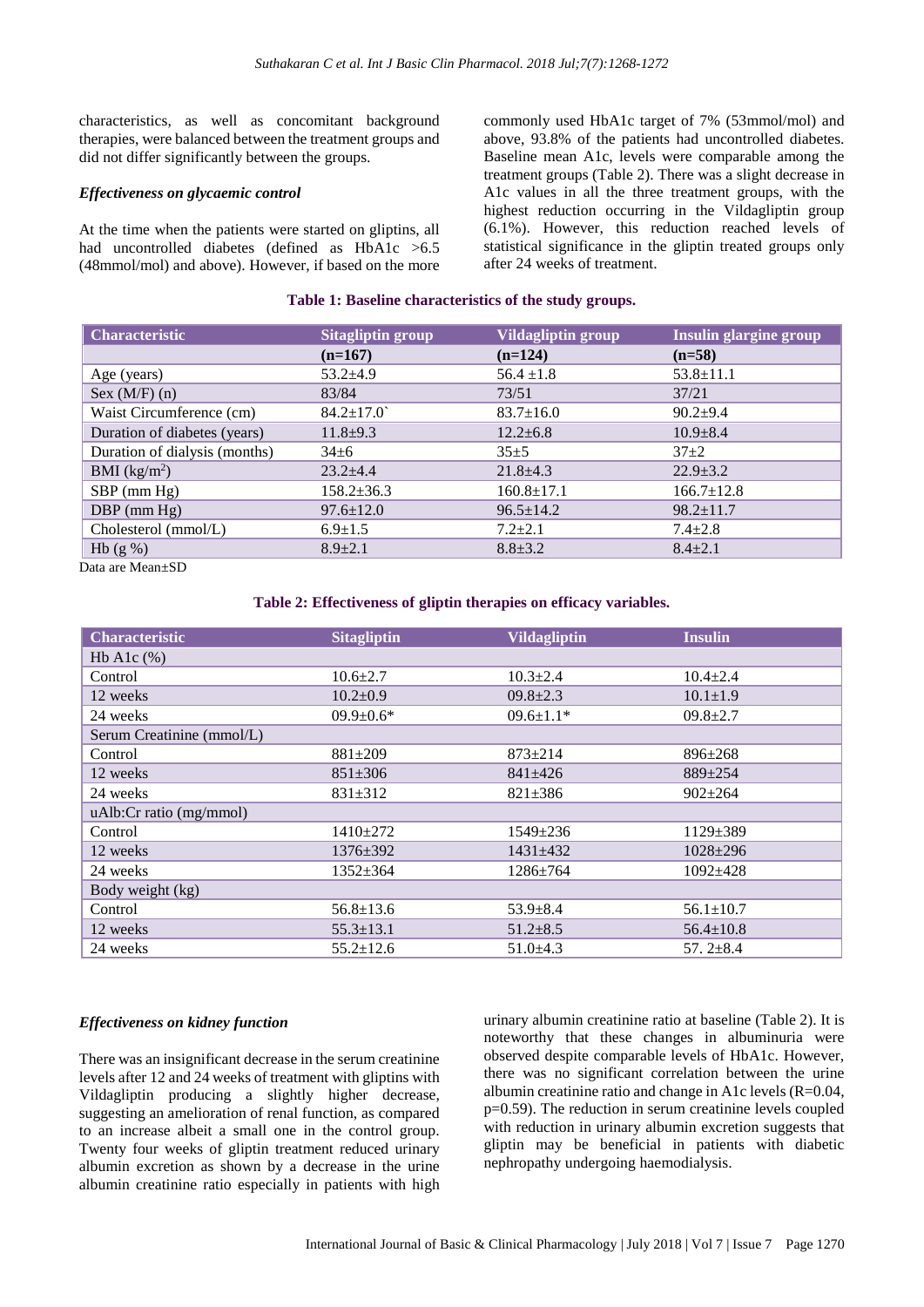# *Effectiveness on body weight*

After 24 weeks of therapy with additional gliptin, only small differences in body weight were observed (1.6 and 1.9kg), which did not reach the level of statistical significance (Table 2). Addition of insulin glargine led to a small weight gain of 0.9kg.

## *Safety*

A total of eleven patients had mild hypoglycaemic episodes (two in the Sitagliptin group, three in the Vildagliptin group and six in the insulin group), but none was a severe episode. Sixteen patients complained of cough, rhinorrhoea, and fatigue in the gliptin group (11 in Sitagliptin and 5 in Vildagliptin group). None of the patients receiving gliptins presented with either symptoms or signs of acute pancreatitis.

# **DISCUSSION**

With the progressively complex group of therapies offered for the management of T2DM, it is obligatory to examine the relative clinical effectiveness of diverse drug classes in the real-world setting. Although the newer agents have exhibited blood glucose-lowering efficacy in clinical trials, their effectiveness in the real-world setting is unknown. There is a well-documented gap between "best practices" established in randomized trials to improve outcomes and the care delivered in almost all primary care settings for diabetes and other chronic illnesses since the published data are based on randomized clinical trials in which patients were selected on rigorous inclusion/exclusion criteria. <sup>13</sup> One avenue to help close this gap between research and practice is to conduct and report more "practical clinical trials or pragmatic trials" in real-world settings. Our results reflect the actual clinical practice in a large rural tertiary hospital in India.

Chen and Hsieh while studying the real-world effectiveness of sitagliptin as add-on therapy in patients with type 2 diabetes mellitus found a meaningful clinical improvement in glycaemic control after commencement of sitagliptin treatment.<sup>9</sup> Similarly, an improvement in glycaemic control was observed in clinical trials in type 2 diabetic patients undergoing haemodialysis. 14-17 In the present study, sitagliptin and vildagliptin at daily doses of 25 and 50mg per day demonstrated a comparable degree of glucose-lowering effects. This data supplements data from clinical trials and support the addition of gliptins for patients with renal impairment and undergoing haemodialysis with potential advantages of oral administration, weight neutral effect and a low risk of hypoglycaemia. Nevertheless, tangible evidences are necessary for mitigating the extra cost associated with gliptin therapy before these results can be universalised.

Preclinical observations and clinical studies suggest that DPP-4 inhibitors might also be a promising strategy for the treatment of diabetic kidney disease because of the improvement in albuminuria and possible nephronprotective effect independent of glucose lowering action.<sup>18</sup> In this study we observed a fall albeit small one in the excretion of albumin. These promising results must be interpreted with caution and the clinical impact of this observation on renal function and its potential to influence the course of diabetic nephropathy need to be confirmed in studies involving more number of patients.

To author's knowledge, this study is the first to compare the real-world clinical effectiveness of Sitagliptin with Vildagliptin as add-ons on glycaemic control in patients undergoing HD. Our results reflect the actual clinical practice in a rural tertiary referral hospital and supplement data from randomized controlled trials. The clinical impact of DPP-4 inhibitors on renal function and their potential to influence the course of diabetic nephropathy deserve attention. Our study is limited by its relatively small sample size, and the short period of follow-up.

#### **CONCLUSION**

In conclusion, this study indicated that supplementation of gliptins may aid to accomplish glycaemic control minus the threat of hypoglycaemia. Exact underlying mechanisms still need more detailed illumination. Furthermore, studies in a large number of patients are essential to establish that DPP-4 inhibitor treatment could be used as a pharmacological measure for managing hyperglycaemia during haemodialysis. It remains to be seen whether the addition of gliptins is safe in HD population and whether it is cost saving or cost-effective.

*Funding: No funding sources Conflict of interest: None declared Ethical approval: The study was approved by the Institutional Ethics Committee*

#### **REFERENCES**

- 1. Tahrani AA, Barnett AH, Bailey CJ. Pharmacology and therapeutic implications of current drugs for type 2 diabetes mellitus. Nat Rev Endocrinol. 2016 Oct;12(10):566-92.
- 2. Vijayan M, Radhakrishnan S, Abraham G, Mathew M, Sampathkumar K, Mancha NP. Diabetic kidney disease patients on hemodialysis: a retrospective survival analysis across different socioeconomic groups. Clin Kidney J. 2016 Dec;9(6):833-8.
- 3. Rhee CM, Leung AM, Kovesdy CP, Lynch KE, Brent GA, Kalantar-Zadeh K. Updates on the Management of Diabetes in Dialysis Patients. Seminars in dialysis. 2014;27(2):135-45.
- 4. Arnouts P, Bolignano D, Nistor I, Bilo H, Gnudi L, Heaf J, et al. Glucose-lowering drugs in patients with chronic kidney disease: a narrative review on pharmacokinetic properties. Nephrol Dial Transplant. 2014 Jul;29(7):1284-300.
- 5. Abe M, Okada K. DPP-4 Inhibitors in Diabetic Patients with Chronic Kidney Disease and End-Stage